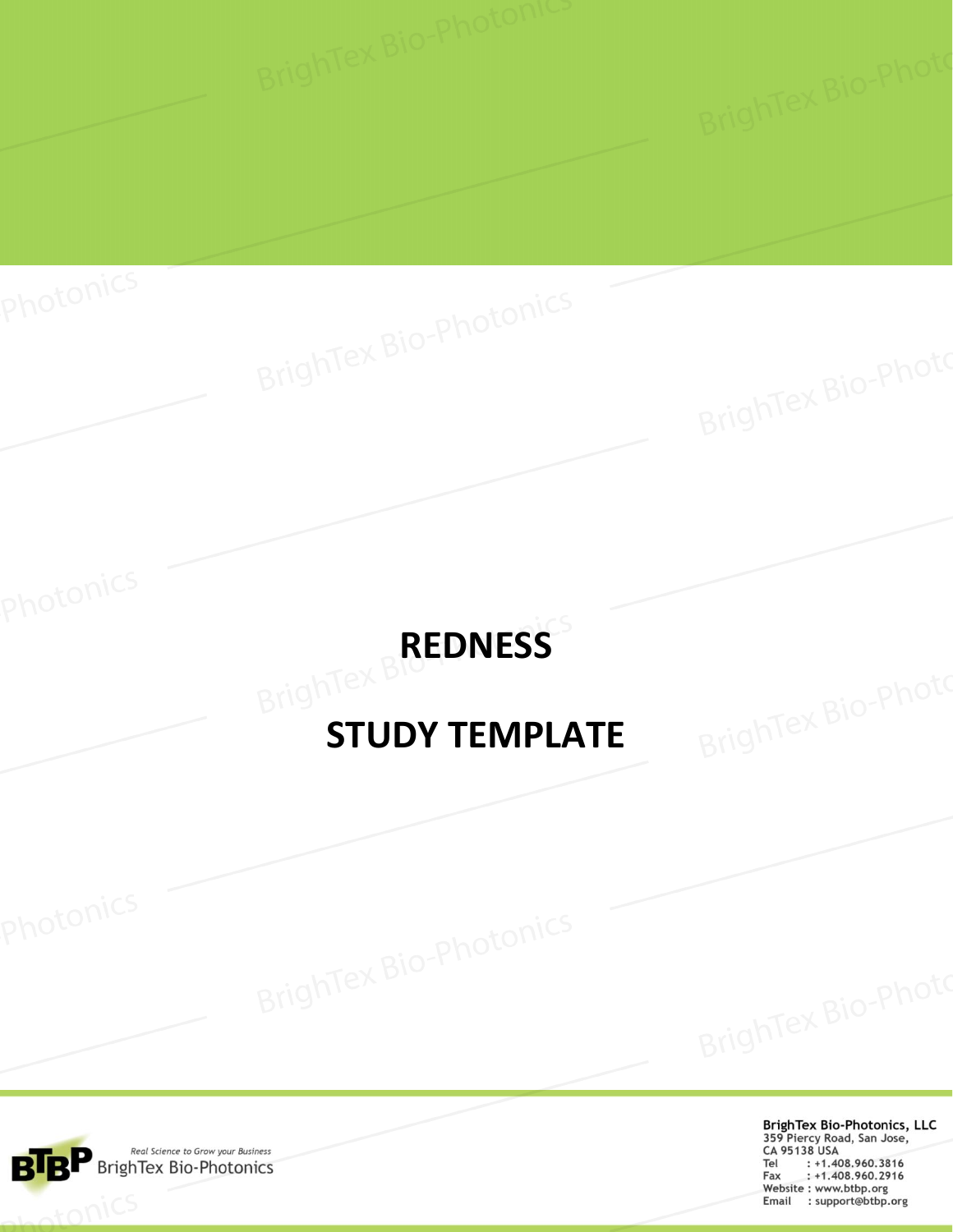# **ABSTRACT**

The objective of this study was to evaluate the efficacy and consumer opinion of a test product immediately post application, and following two weeks and four weeks of twice daily test material use.

Participant's captures are taken using Clarity Research 3D System digital photography at Baseline (Visit 1), 30 Minutes Post – Application, Week 2 and Week 4.

Measurements for the Participants will be recorded at Baseline (Visit 1), 30 Minutes Post – Application, Week 2 and Week 4 after using the test product and it was concluded that there was a statistically significant improvement in Redness Surface Area which ranges from 55.2% to 62.1%.



BrighTex Bio-Photonics, LLC *Your Artificial Intelligence Company*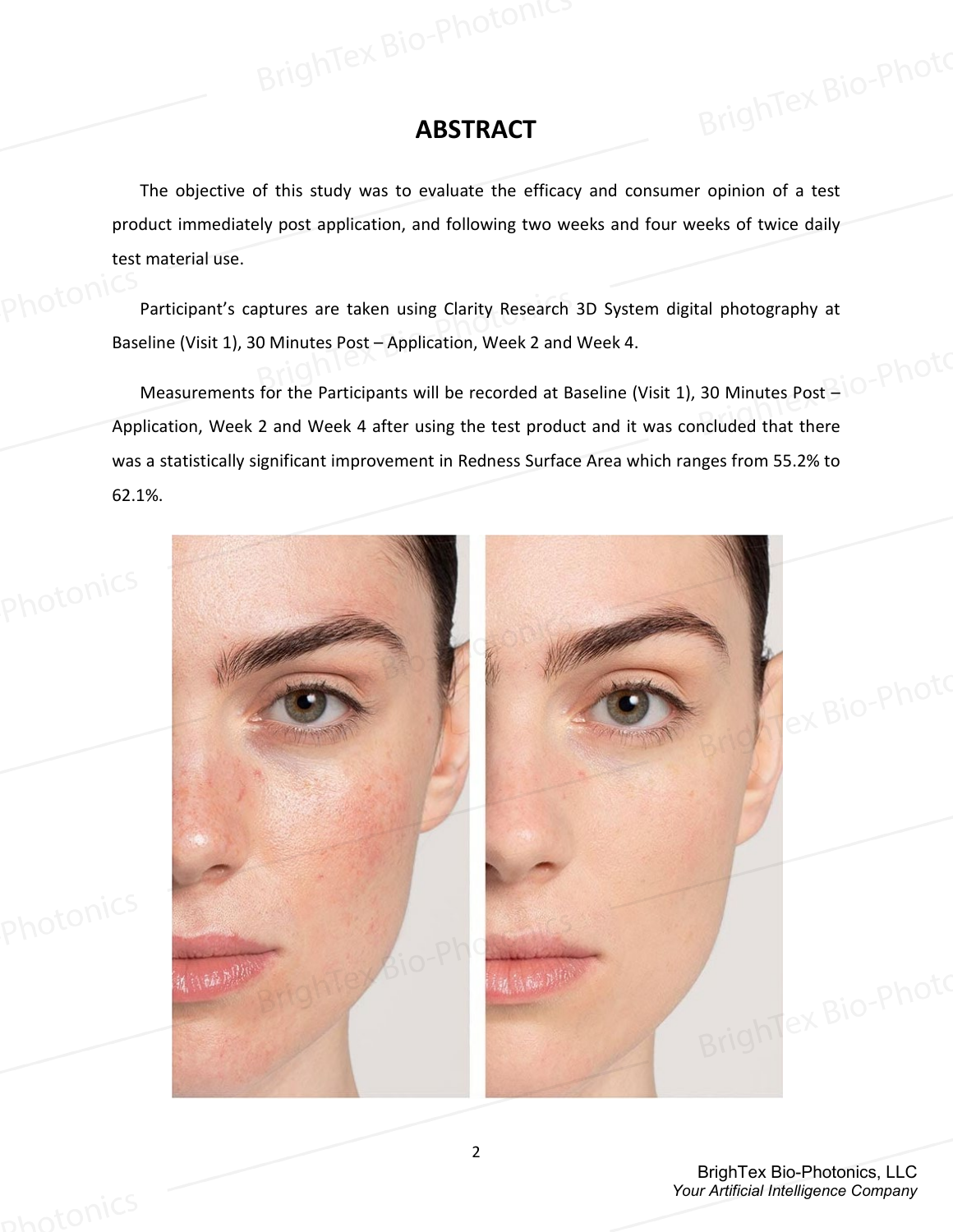# **Section 1: OBJECTIVE**

The objective of this study was to evaluate the efficacy and consumer opinion of a test product immediately post application, and following two weeks and four weeks of twice daily test material use.

# **Section 2: STUDY DESIGN**

Candidates for study participation were identified from the Clarity Research Laboratory. This study included 29 female subjects between the ages of 36 and 65 years who met all of the inclusion criteria and none of the exclusion criteria. Eligible subjects were selected to participate in the evaluation of a facial serum. Study evaluations included Corneometer measurements, Derma lab measurementsand Clarity Research 3D System photography, and consumer perception questionnaires. A study schedule appears below.

|                                                                                        | <b>Visit One</b>            |                 | <b>Visit Two</b>                        | <b>Visit Three</b> | <b>Visit Four</b> |
|----------------------------------------------------------------------------------------|-----------------------------|-----------------|-----------------------------------------|--------------------|-------------------|
| Procedure                                                                              | Screening (-7<br>$±3$ Days) | <b>Baseline</b> | <b>30 Minutes Post</b><br>- Application | Week 2             | Week 4            |
| <b>Informed Consent and</b><br>Photography Release<br>Form                             |                             |                 |                                         | isint              |                   |
| Distribution of a non-<br>moisturizing Purpose<br>Soap and conditioning<br>phase diary |                             |                 |                                         |                    |                   |
| Inclusion and Exclusion<br>Criteria Verified<br>Collection of the                      |                             |                 |                                         |                    |                   |
| conditioning phase diary                                                               |                             |                 |                                         |                    |                   |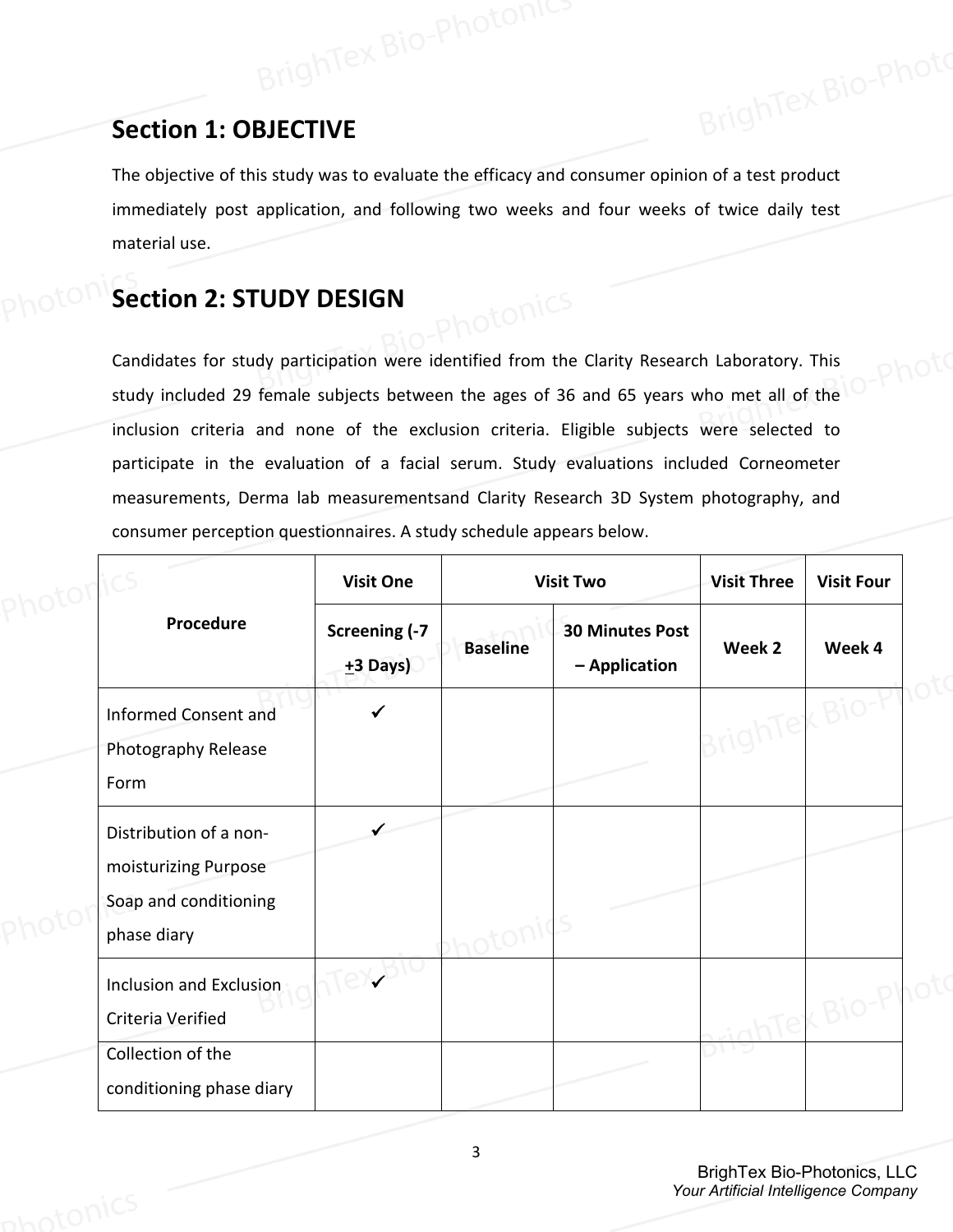| Distribution of Test             |          |  |  |
|----------------------------------|----------|--|--|
| Material, SPF, and Daily         |          |  |  |
| Diary                            |          |  |  |
| Skin Care Device                 |          |  |  |
| Measurements                     |          |  |  |
| Clarity Research 3D              |          |  |  |
| System Photography               |          |  |  |
| (eyes closed)                    | Tex Bio. |  |  |
| <b>Consumer Perception</b>       |          |  |  |
| Questionnaires                   |          |  |  |
| <b>Collection of Unused Test</b> |          |  |  |
| Material, SPF, and Daily         |          |  |  |
| Diary                            |          |  |  |

 $\checkmark$ Indicatestest material will be applied for the first time in the laboratory following Baseline Clarity Research 3D System Imaging.

# **Section 3: STUDY POPULATION**

A total of 29 subjects will be enrolled in this study. Subjects will be recruited from the LAB database. Interested candidates will report to the testing facility for screening and subjects who meet all of the inclusion criteria and none of the exclusion criteria will be enrolled.

# **3.1 INCLUSION CRITERIA**

A Participant may be eligible for enrolment if all of the following criteria are met:

- 1. Subject is female between the ages of 30 and 65 years of age;
- 2. Subject has a Fitzpatrick Skin Type ofl, II, III, or IV;
- 3. Subject has mild to moderate facial redness;
- 4. Subject has self-perceived sensitive skin;

5. Subject has self-perceived mild to moderate dry skin (approximately 50% of study population) or self-perceived normal skin (approximately 50% of study population);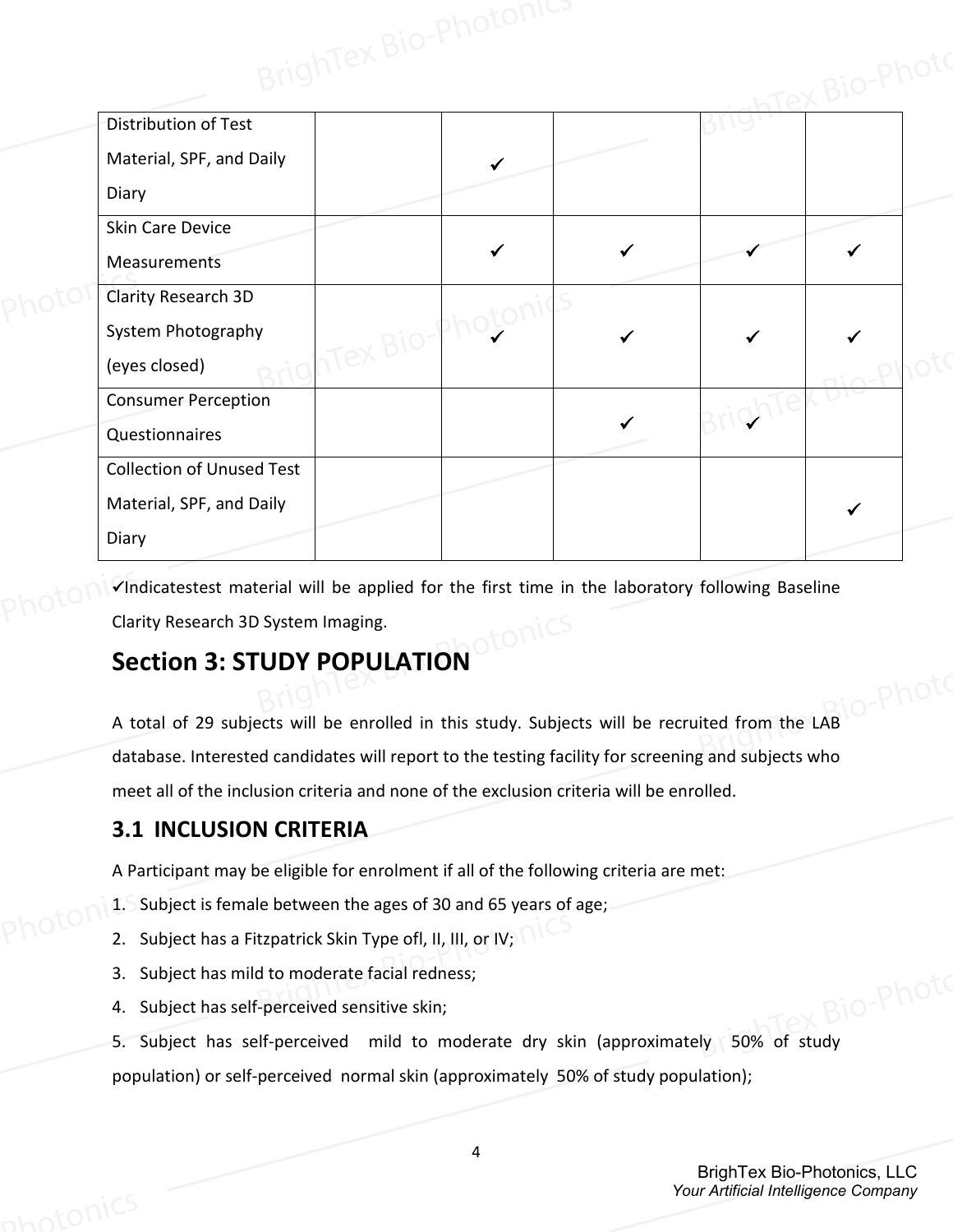6. Subject has self-perceived hyper pigmentation (approximately 50% of studypopulation) or does nothave self-perceivedhyper pigmentation (approximately 50% of study population);

7. Subject agrees not to introduce any new cosmetic or skincare products, except for the nonmoisturizing soap during the conditioning phase of the study and the test material and SPF provided for the duration of the study;

8. Subject agrees to only use their regular face products except for the providedtest material and sunscreen for the duration of the study;

9. Subject agrees to self-apply the test material twice daily at home for the duration of the study period;

10. Subject is free from any dermatological or systemic disorders which, in the opinion of the Principal Investigator, would interfere with the test results or increase the risk of an adverse reaction;

11. Subject is dependable and able to follow directions as outlined in the protocol;

12. Subject is willing to participate in all study evaluations and is able to returnfor all study visits;

13. Subject is in generally good health and has a current Panelist Profile Form on file at LAB;

14. Subject agrees to sign a Photography Release Form, providing consent for the capture of digital images for use in relation to this clinical study;<br>15. Subject has completed a time digital images for use in relation to this clinical study;

15. Subject has completed a HIPAA Authorization Form in conformance with

45 CFR Parts 160 and 164;

16. Subject understands and is willing to sign an Informed Consent Form m conformance with 21 CFR Part 50: "Protection ofHuman Subjects."

### **3.2 EXCLUSION CRITERIA**

A subject may not be eligible for enrolment if any of the following criteria are met:

1. Subject is pregnant, nursing, planning a pregnancy, or not using adequate birth control;

2. Subjecthasknownallergiestocosmeticsorpersonalcareproducts;

2. Subject in SKIIDWIN and Photosmetics or personal care products;<br>3. Subject exhibits sunburn, rashes, scratches, burn marks, etc., which might interferewithevaluationoftestresults;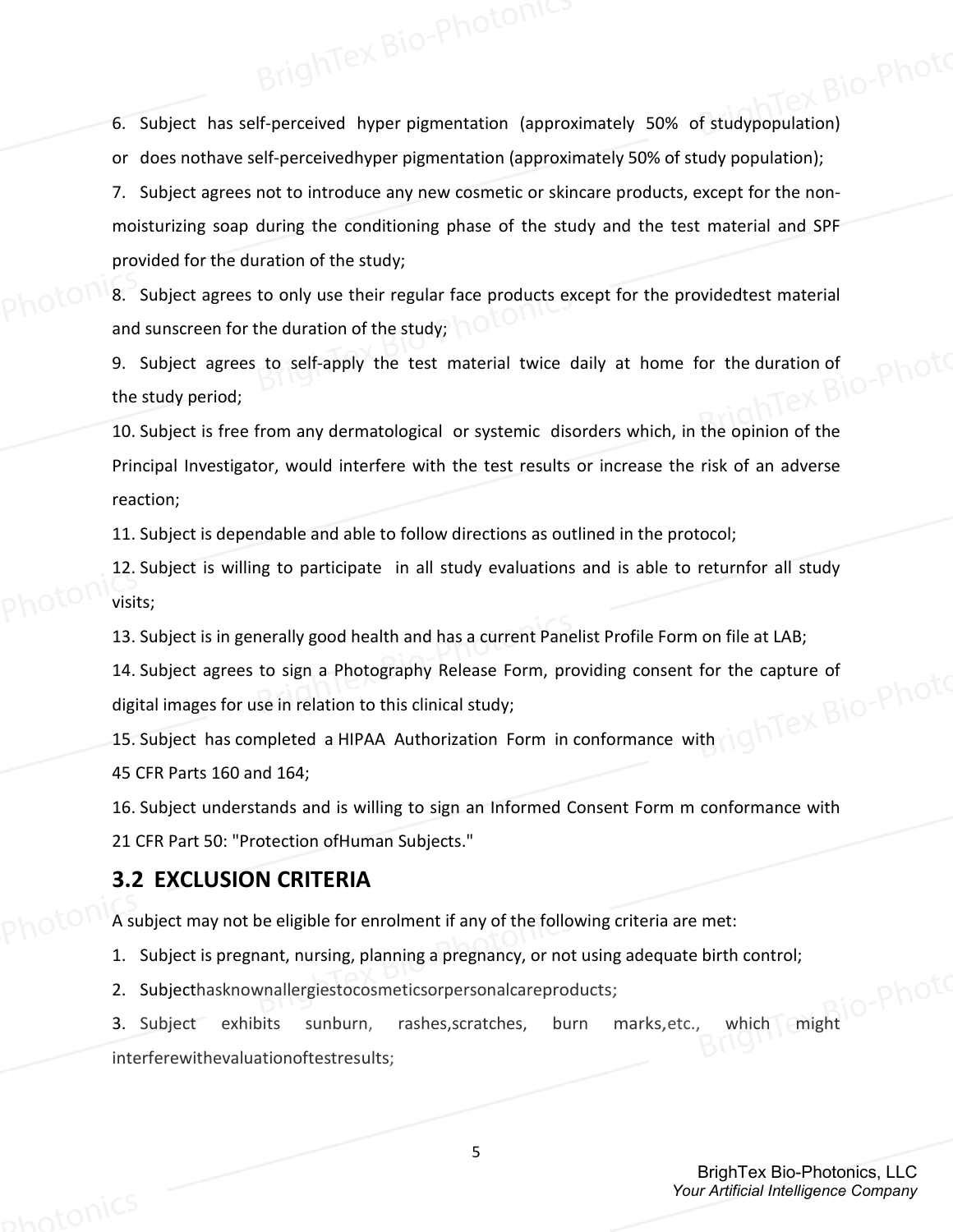4. Subjectexhibitsand/orreportsahistoryof anacuteorchronicdermatologic conditionoftheface,which wouldprecludeapplication ofthetestmaterial and/orcouldinfluencetheoutcomeofthestudy.

5. Subjectiscurrentlyparticipatinginanotherfacialstudy.

### **3.3 PARTICIPANT TERMINATION AND WITHDRAWAL**

A Participant may be discontinued from study participation at any time if the Principal Investigator or designated medical staff feels that it is not in the Participant's best interest to<br>continue continue.

All Participants are free to withdraw from participation at any time, for any reason, specified or unspecified, and without prejudice. Reasonable attempts will be made by the Principal Investigator or designee to provide a reason for Participant withdrawals. The reason for the Participant's withdrawal from the study will be specified in the Participant's source documents and included in the final report.

# **Section 4: TEST METHOD**

### **4.1 PARTICIPANT IDENTIFICATION**

All Participants will be initially identified by a permanent Research Laboratory identification number. Once the Participant meets qualification criteria, a study Participant number will be assigned. This permanent Participant number will be assigned in sequence as Participants are enrolled in the study.

### **4.2 VISIT ONE:SCREENING**

Subjects will arrive at the Research Laboratory testing facility for the baseline visit with clean, bare faces, wearing no facial makeup and having refrained from applying any facial products. Inclusion and Exclusion Criteria will be verified and informed consent and photography release forms will be read and signed by each subject. Subjects who meet all of the study requirements will be enrolled.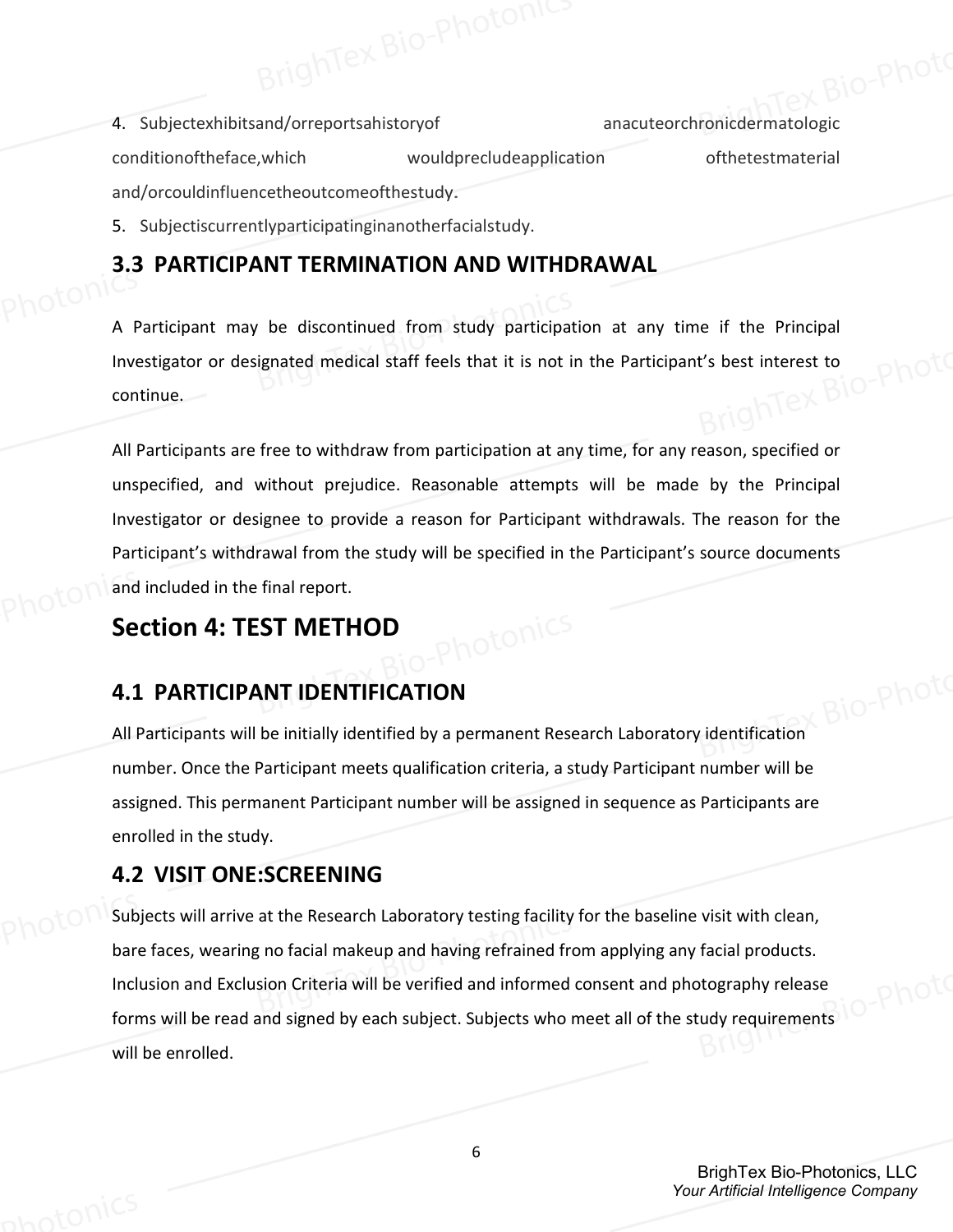Subjects will participate in a 7-day (±3 days) conditioning phase. Subjects will be provided with a Purpose Soap to be used for the conditioning phase and for the duration of the study. Subjects will be provided with a conditioning phase diary to record use of the PurposeSoap.

### **4.3 VISIT TWO:BASELINE AND IMMEDIATE MEASUREMENTS**

Subjects will return to the laboratory following the 7-day (±3 days) conditioning phase with clean, bare faces, wearing no facial makeup and their conditioning phase diaries. Subjects will acclimate to ambient laboratory conditions for approximately 15 minutes. Clarity Research 3D<br>System photography, Skin CareDevice measurements will be performed. System photography, Skin CareDevice measurements will be performed.

Subjects will be provided with the test material, sunscreen, Daily Diaries, verbal and written instructions outlining study requirements and restrictions, as well as dates and appointment times for subsequent study visits. Subjects will apply the test material in the laboratory according to the provided use instructions under the supervision of LAB study personnel. Subjects will be instructed to apply the test material twice daily according to the provided use instructions. Subjects will be instructed to track their daily product usage in the Daily Diaries for the duration of the study.

Approximately 30 minutes post-application, Clarity Research 3D System photography and Skin<br>Care Device measurements will be performed. Subjects will complete a consumer perception<br>questionnaire.<br>**4.4 VISIT THPEE.WET** Care Device measurements will be performed. Subjects will complete a consumer perception questionnaire.

### **4.4 VISIT THREE:WEEK 2**

Subjects will return to the testing facility following 2 weeks of twice daily test material use with their daily diaries, clean, bare faces, wearing no facial makeup and having applied the test product at least 2 hours prior to the study visit. Subjects will acclimate to ambient laboratory conditions for approximately 15 minutes Clarity Research 3D System photography and Skin Care Device measurementswill be performed. Subjects will complete consumer perception questionnaires.

Daily diaries will be reviewed by the study personnel forcompliance.

BrighTex Bio-Photonics, LLC *Your Artificial Intelligence Company*

7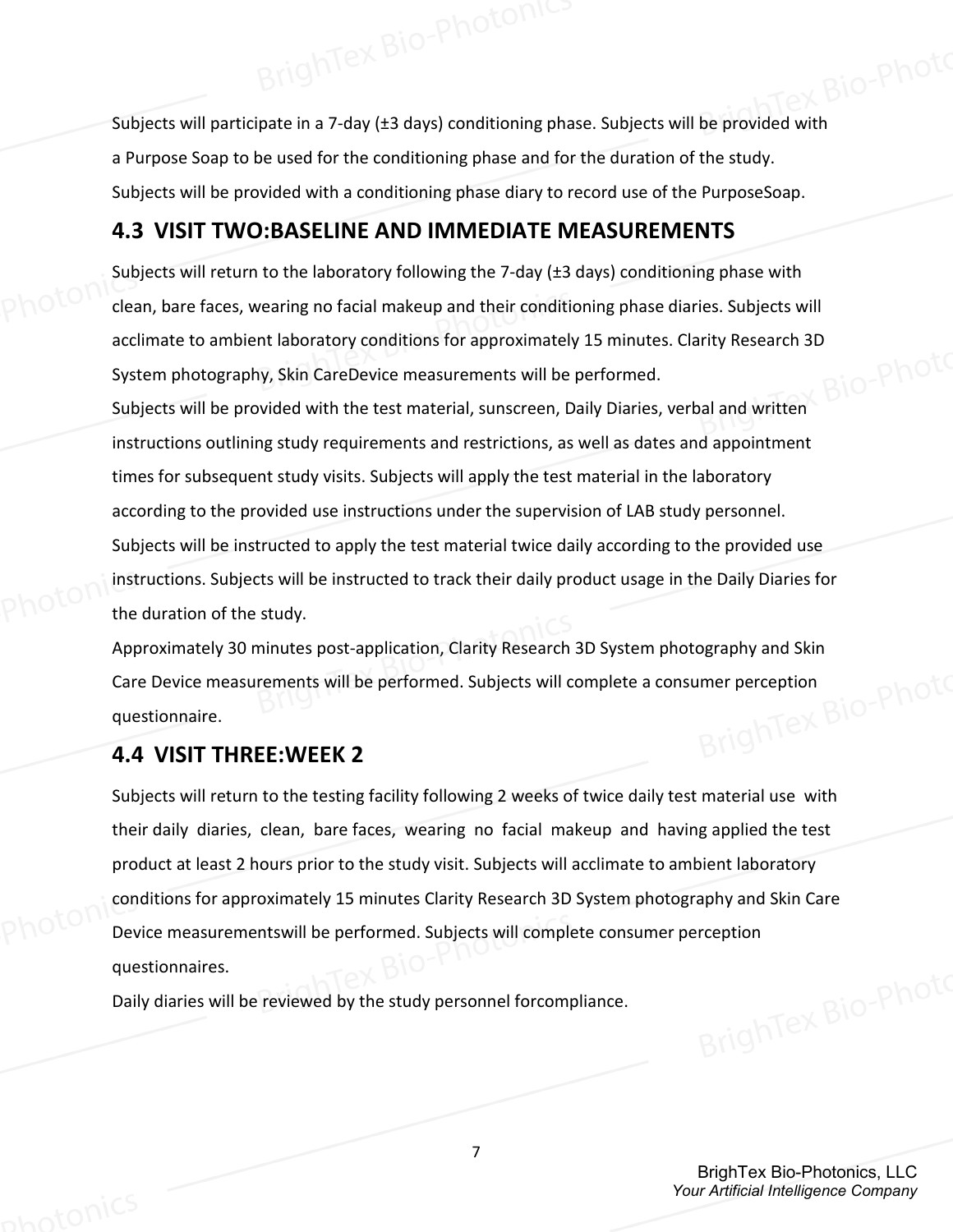## **4.5 VISIT FOUR:WEEK 4**

Subjects will return to the testing facility following 4 weeks of twice daily test material use with clean, bare faces, wearing no facial makeup and having refrained from applying any facial products. Subjects will acclimate to ambient laboratory conditions for approximately 15 minutes. Clarity Research 3D System photography and Skin Care Device measurements will be performed.

Daily diaries will be reviewed by study personnel for compliance and collected. Unused test<br>materials will be collected.<br>**Section 5: STUDY EVALUATIONIS** materials will be collected.

# **Section 5: STUDY EVALUATIONS**

### **5.1 CLARITY RESEARCH 3D SYSTEM**

The Clarity Research 3D System features the latest technology in 2D and 3D skin modeling, boasting 3 cameras, each with 25 megapixels and SLR image capture in 16-bit. The Automated image recognition includes artificial intelligence for facial and skin area recognition, high precision facial detection, automation for facial zoning and zoning by area of interest, and data tracking by region of interest. The system also allows for simultaneous front, left and right profile capture with no repositioning requirements. The system is capable of detecting over 50 facial regions for analysis of fine lines, texture, skin tone evenness and discoloration, and contouring. The following parameters will be analyzed:

### **Facial Redness:**

Clarity Research 3D System photography will be captured (eyes closed) at Baseline, 30 minutes (±5minutes) post-application and following two week and four weeks of test material use.<br>
Represented by the contract of the contract material use.

> BrighTex Bio-Photonics, LLC *Your Artificial Intelligence Company*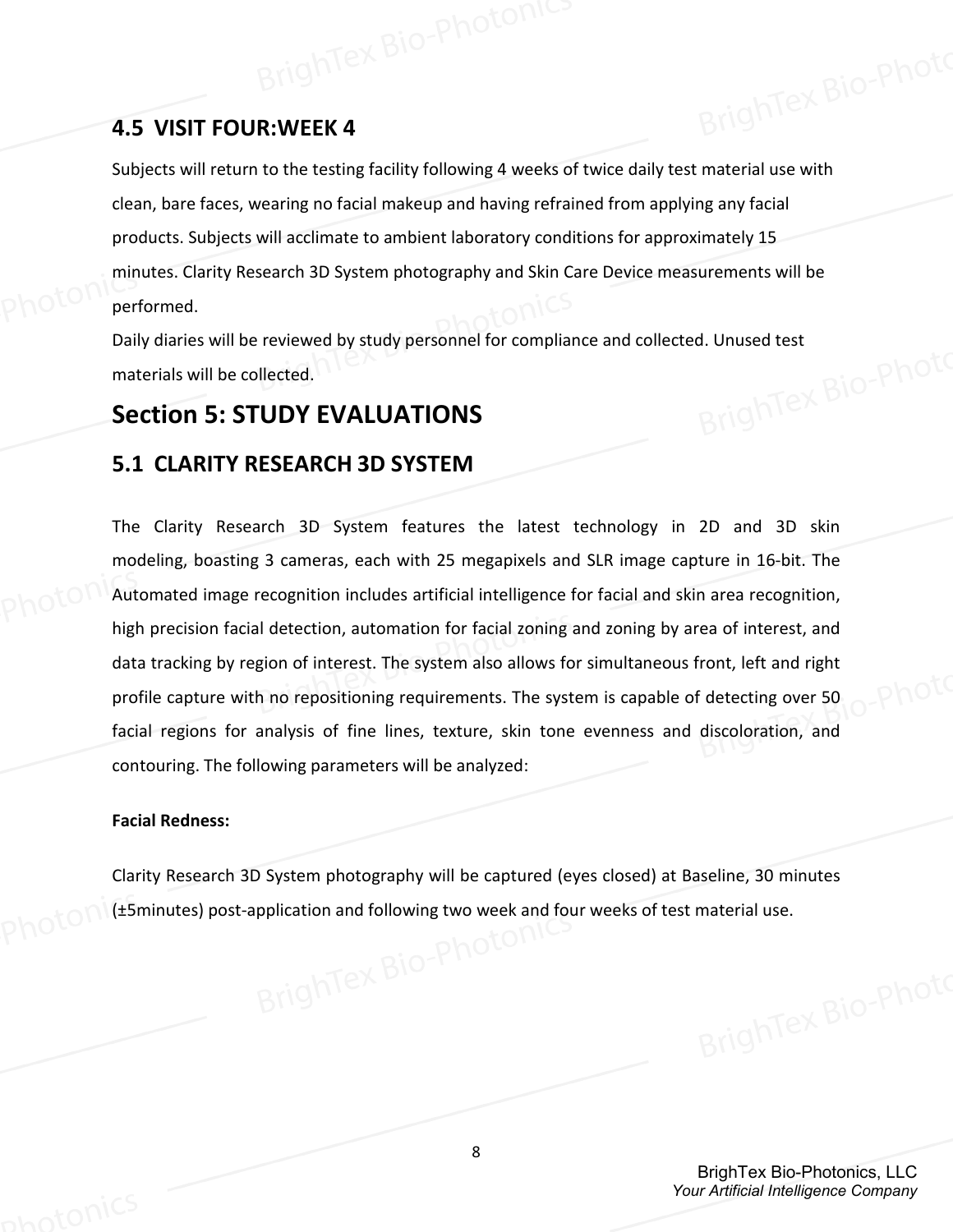# **SKIN FEATURE TO BE STUDIED**

### **5.1.1 Redness 2D**

Redness, medical term erythema is abnormal redness on the skin signalling a pathological condition such as inflammation, infection or sunburn. Non-pathological conditions may include nervous blushes.

### **Measured Parameters:Surface Area (%)**

**i. Surface Area (%):** Percentage of area affected by Redness pixels in the ROI recognized A decrease in these parameters will indicate improvement in facial redness **Sample Result Images:**











BrighTex Bio-Photonics, LLC *Your Artificial Intelligence Company*

Tex Bio-Photo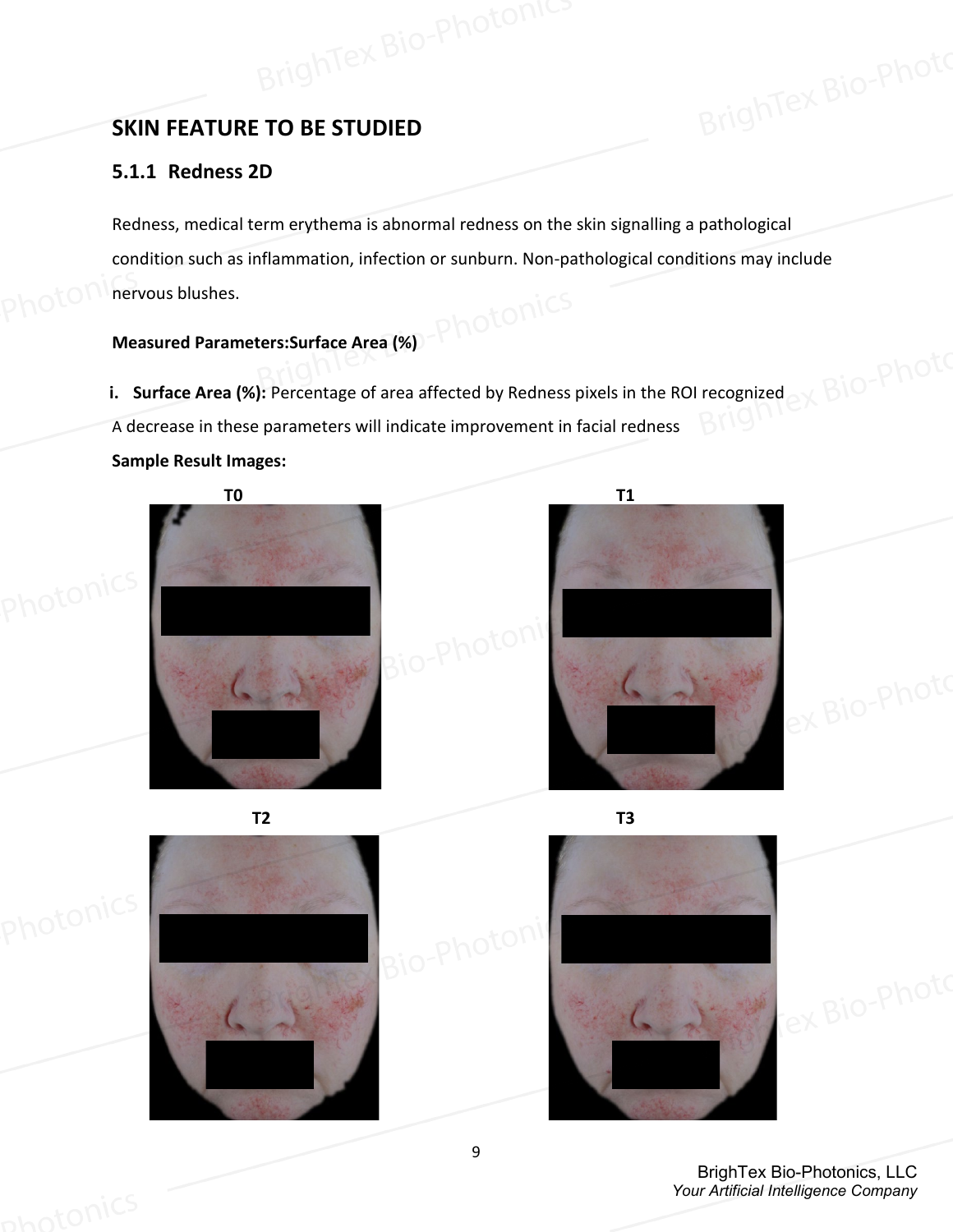

|                  |           |                                 | Clarity <sup>™</sup> Research 3D System-Surface Area (%) |                                         |  |
|------------------|-----------|---------------------------------|----------------------------------------------------------|-----------------------------------------|--|
| Parameter        | Treatment | Visit                           | <b>Number of Participants</b><br>showed improvement      | % of Participants<br>showed improvement |  |
| Surface Area (%) | Test      | 30 Minutes Post-<br>Application | 16                                                       | 55.2%                                   |  |
|                  | Product   | Week 2                          | 18                                                       | 62.1%                                   |  |
|                  |           | Week 4                          | 18                                                       | 62.1%                                   |  |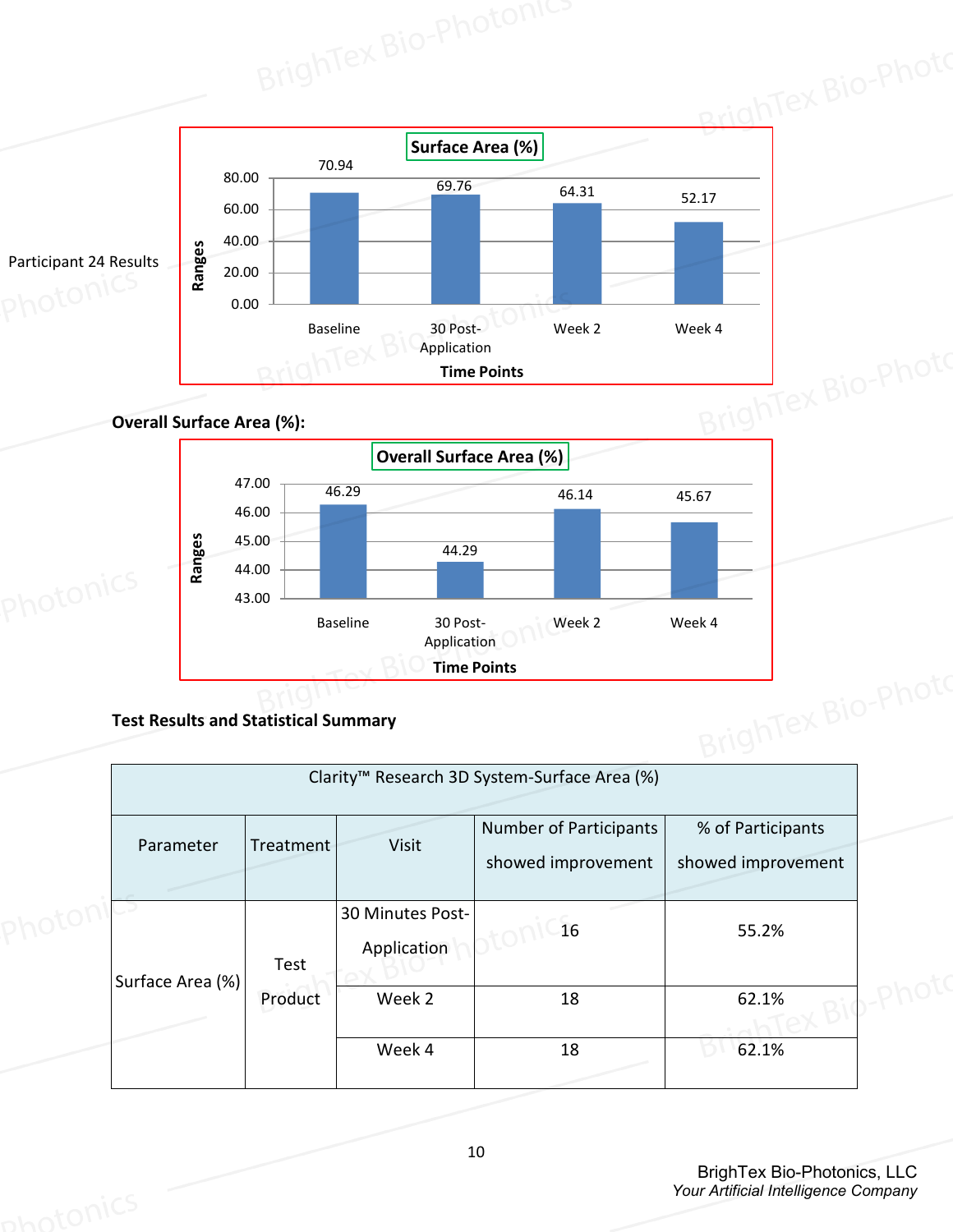**ii. Surface Area (Scaled to Visual Representation):**This is the same as the above, except the value has been scaled to align with how a dermatologist would visually assess the % of surface area of PIH. We have found that visual graders and dermatologists assess % of the surface area to be higher than the actual detected area by our algorithm.